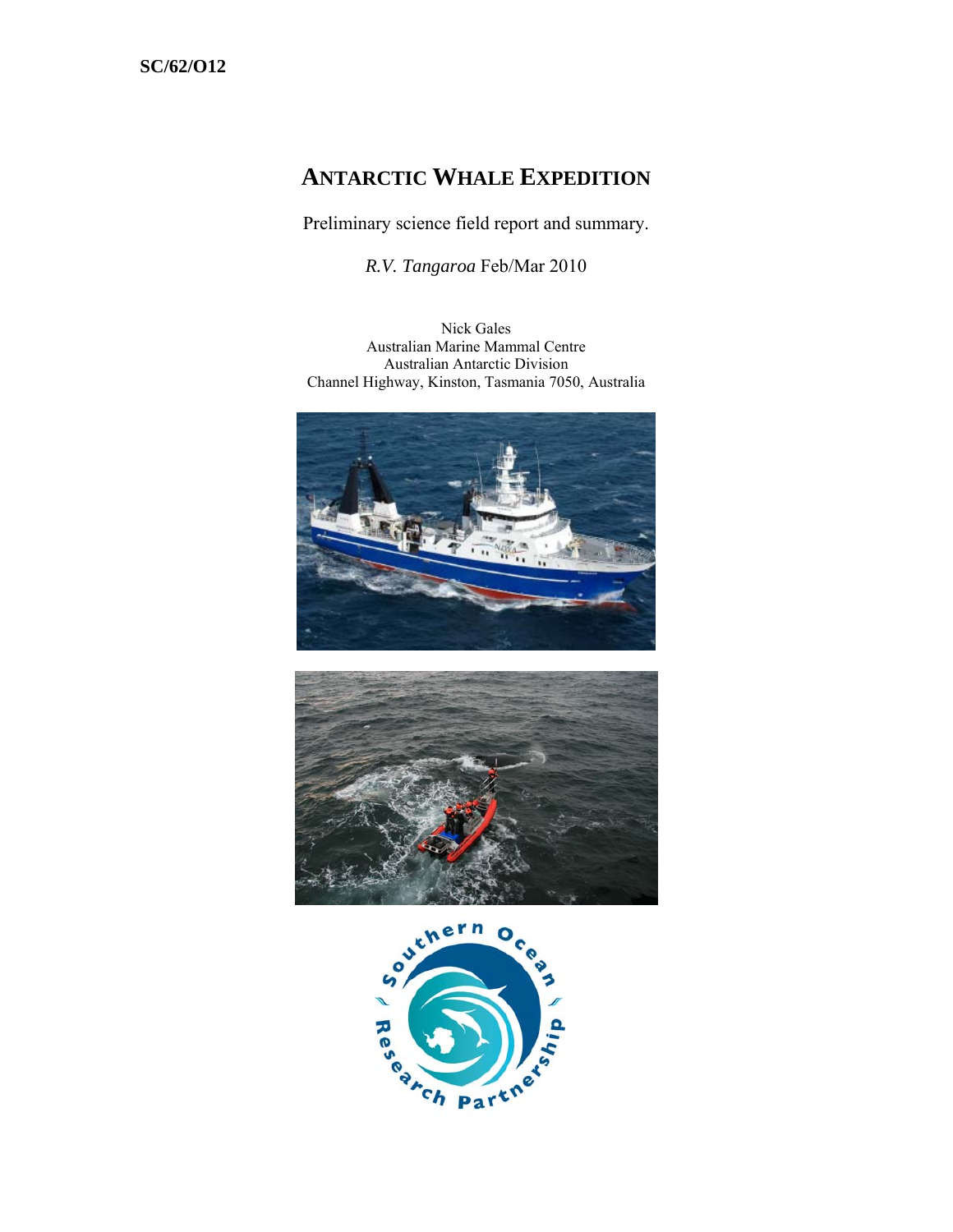## **1. ABSTRACT**

The joint Australian-New Zealand Antarctic Whale Expedition (AWE) completed its six week, non-lethal whale research voyage to Antarctic waters onboard the New Zealand Research Vessel *Tangaroa* on March 15<sup>th</sup> 2010 in Wellington, New Zealand. The research voyage was the first major activity of the Australianled International Whaling Commission initiative in support of the multi-national Southern Ocean Research Partnership (SORP). The voyage objectives were to contribute directly to the research projects that are currently being developed for SORP.

Major accomplishments of the AWE research voyage include:

- Completion of the first successful non-lethal whale research voyage which directly contributes towards the core research projects of the Southern Ocean Research Partnership.
- Demonstration of a successful model of using small boats, working around a capable ship, for non-lethal whale research in high latitude high seas.
- The collection of over 60 biopsy skin samples, and over 60 individually identifiable tail fluke photographs from humpback whales on their Southern Ocean feeding grounds.
- The satellite tagging of 30 humpback whales on their Southern Ocean feeding grounds.
- The demonstration of the use of passive acoustics to track and locate vocalizing Antarctic blue whales beginning at a distance of over 100 nautical miles.
- The recording of humpback whale 'songs' on the feeding grounds. Prior to this, such songs have only been shown to occur on lower latitude breeding grounds and nearby migratory routes.
- The detection of sounds most likely associated with Antarctic minke whales; a species that has been historically difficult to define acoustically.
- The collection of hydro-acoustics data of whale prey in regions of high and low whale densities which can be used to better define the correlations between krill and whales in the Southern Ocean.

## **2. INTRODUCTION**

The joint Australian-New Zealand Antarctic Whale Expedition (AWE) was conducted from 2 February 2010 to 15 March 2010. The voyage was the first dedicated non-lethal whale research expedition conducted under the Southern Ocean Research Partnership (SORP). This Partnership will run at least from 2009-2014 and is intended to provide an effective mechanism for the delivery of prioritised, non-lethal research into the IWC to provide the scientific basis for sound conservation and management of Southern Ocean whales.

Logistic and scientific planning for the AWE has been underway for approximately two years. Scientific objectives were developed to directly address agreed IWC research priorities and to support the core research projects developed by the SORP members.

The overall objective of the AWE voyage was to add substantially to our understanding of aspects of the population structure, distribution, movement patterns, trophic and environmental linkages and ecological role of whales in the Southern Ocean ecosystem. It was to do this by contributing directly to the research projects that are currently being developed for SORP.

The AWE voyage is unique in its operational approach of using small boats, operated from an ice-capable ship, as a method for working with whales on the high seas in challenging high latitude environments. Consequently the voyage is an important pilot study by which the feasibility of this approach can be assessed. An adaptive approach to research and decision making was required whereby the research was prioritised within each methodology by species. The overall primary priority was the deployment of satellite tags. Research decisions were based on progress against each research methodology.

The New Zealand research vessel *Tangaroa* was chartered from New Zealand's National Institute of Water and Atmosphere (NIWA) by the Australian and New Zealand Governments. New Zealand provided approximately one third of the charter costs through Land Information New Zealand's (LINZ) Ocean Survey 20/20 Program. Australia provided the remaining charter costs and all research costs as a part of its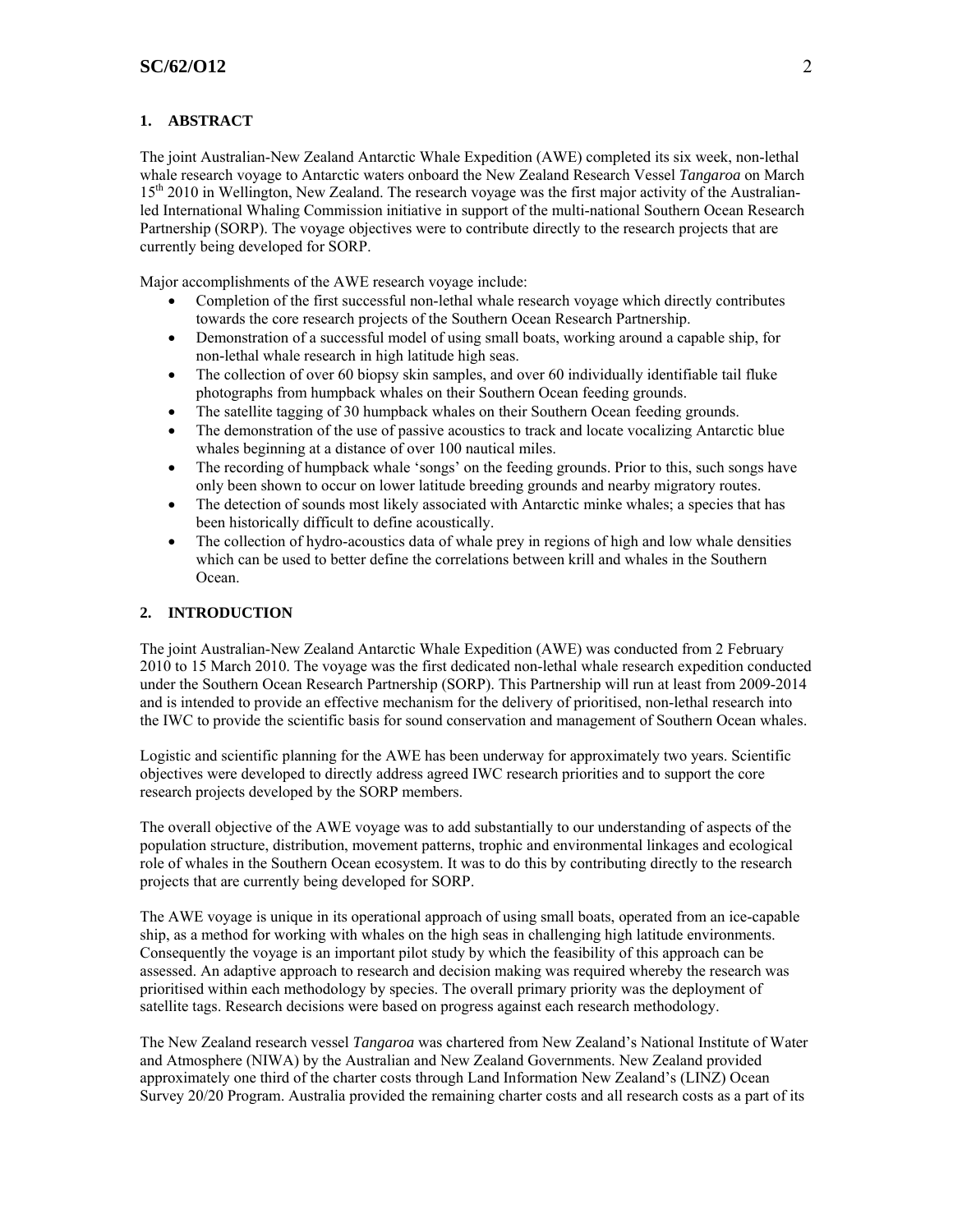Aus\$32M five year commitment to national and international cetacean conservation and research priorities. Approximately half of these Australian funds have been allocated to Australia's commitment to the five year SORP Program. Scientists and science support personnel from Australia ( $n = 11$ ), New Zealand ( $n = 1$ ) 5) and France  $(n = 1)$  were represented.

The AWE voyage operated from the home port of Wellington, New Zealand. The planned research area for the voyage was 150ºW to 150ºE, which covers most of IWC Area V and includes the waters across the north of the Ross Sea and off the coasts of Oates Land and George V Land (Figure 1).

# **3. RESEARCH OBJECTIVES AND AIMS**

The research objectives focused primarily on humpback whales, Antarctic minke whales and Antarctic blue whales. Specific priority tasks were to:

- Improve our understanding of mixing patterns on Antarctic feeding grounds of populations of humpback whales from the endangered Oceania populations and the population that breeds off eastern Australia, .
- Improve our understanding of linkages between Antarctic feeding grounds and lower latitude breeding grounds for humpback whales and Antarctic minke whales.
- Improve our understanding of the relationship between whales, sea-ice, krill and other environmental parameters (particularly for Antarctic minke whales and humpback whales).
- Improve our understanding of movement patterns, population structure, distribution and behaviour of endangered and poorly recovered populations of Antarctic blue whales.

Research methodologies to achieve these objectives are detailed in the AWE Science Plan.

# **4. PRELIMINARY RESEARCH RESULTS AND DISCUSSION**

### *4.1. Operational aspects of the research*

## *4.1.1.* Area Coverage

The voyage coverage was close to that planned and included most of the intended region between 150ºW to 150ºE (Figure 1). Transit from Wellington to 60ºS took just under 5 days, with a similar duration for the transit home. Consequently about 30 days were spent south of 60ºS within the research area during which *Tangaroa* covered approximately 5,800nm.

#### *4.1.2.* Weather and ice conditions

In order to conduct small boat operations safely and to effectively sight whales from *Tangaroa* good weather conditions, with relatively calm sea states and good visibility were required.

Of the 30 days spent in the research area, workable sea states (as defined by winds of  $\leq$  18kn) were experienced about 39% of the time during the 12hr working days (approximately 0700hrs – 1900hrs). Significant fog, with substantially reduced visibility, was experienced on nearly half of the days in the research area, further reducing opportunities for small boat operations.

Poor weather is clearly an expected feature of operations in these latitudes. The IWC – Southern Ocean Whale and Ecosystem Research Program (IWC – SOWER), which has conducted primarily sightings surveys for whales around Antarctica for the previous three decades requires similar conditions to conduct its work (i.e. visibility to the horizon and <20kn wind speed). In general, they experience 45 – 55% of workable weather during their research voyages (P. Ensor, personal communication). By contrast, the AWE voyage experienced a disproportionate amount of poor weather, consequently imposing some higher operational limits of work that might have been expected.

Research work in close association with sea-ice was only conducted during the first half of the voyage in the northern area of the Ross Sea. Generally poor weather conditions allowed for very limited small boat work in this region.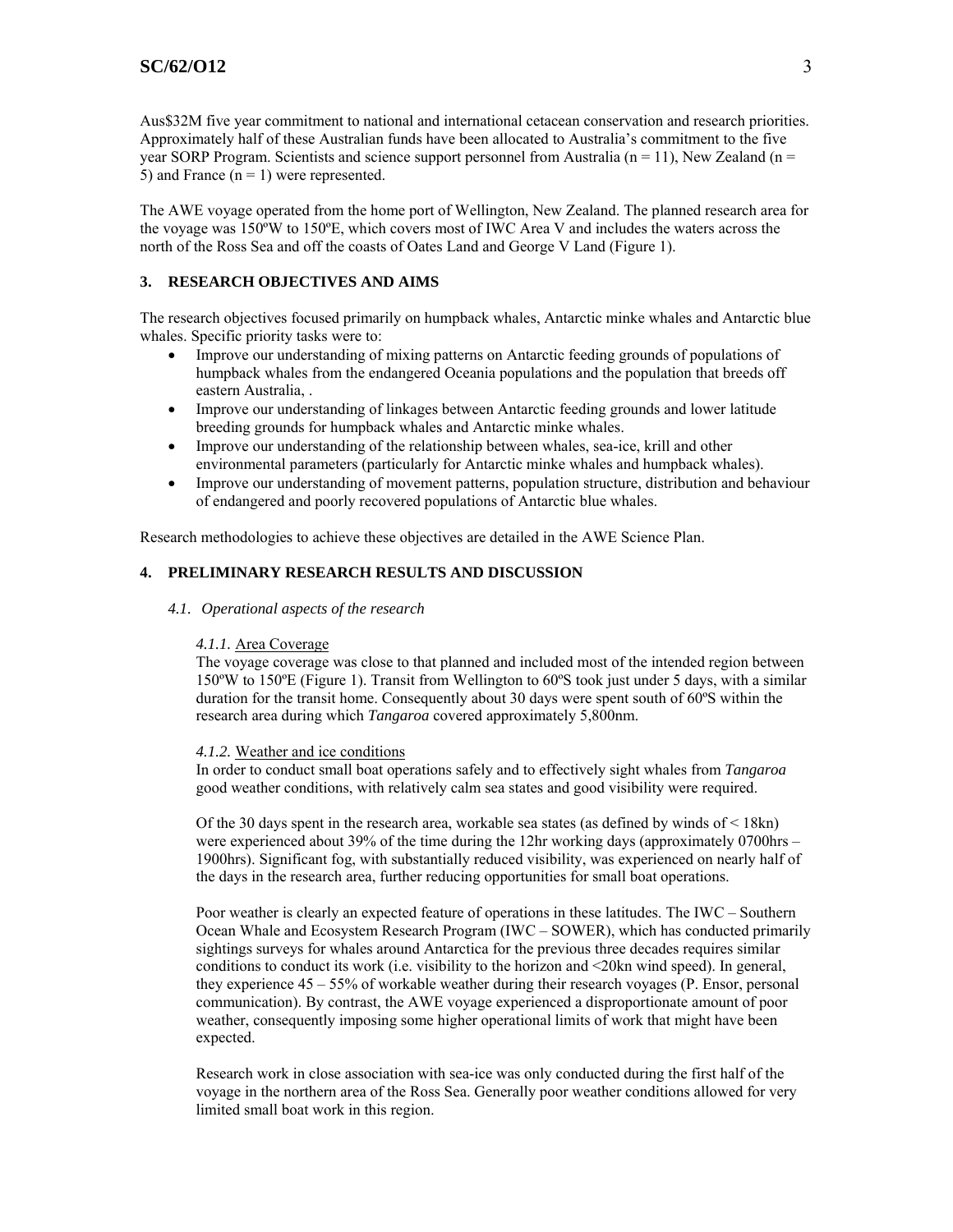#### *4.1.3.* Personnel

The research team, voyage management and the ships crew are listed in Appendix 1.

An excellent team was assembled for the AWE voyage. The research team comprised an ideal range of technical expertise, and all members worked harmoniously and whole-heartedly towards achieving the research objectives – often in difficult conditions. Flexibility and tolerance were exhibited in moving between the roles of observing for whales, small boat operations, scientific procedures onboard *Tangaroa* and data management. The science group worked closely and effectively with the voyage management – in particular Anthony Hull – in ensuring that operational activities were safe and opportunities to conduct work were maximised.

The ship's crew could not have been more supportive and helpful in achieving the voyage objectives. In particular, the Master, Andrew Leachman, was approachable, attentive and focused upon achieving the voyage effectively and safely. The deck crew – under the leadership of the Bosun, Glen Walker, were instrumental in safely launching and retrieving the small boats and personnel during all reasonable workable opportunities.

#### *4.1.4.* Small boat operations

A major component of the research undertaken on this voyage required the use of small boats. Comprehensive Job Safety Analyses and Standard Operating Procedures were developed and applied, and boats were well equipped to ensure safe and effective operations.

Two small boats were used. One – *Remora* – was purpose built by the AAD for this voyage. This 6.3m aluminium hulled, inflatable Naiad was equipped with a substantial bow-sprit from which whales could be tagged. A working crew of 5 people operated *Remora*, each with a specified task (coxswain, satellite tagging, biopsy, photo-ID and data recording). The second boat – *Beluga* – is a 6.3m Gemini which was leased for the AWE voyage and was similarly equipped with a bow-sprit for tagging whales. As *Beluga* has less working space the tasks of photo-ID and data recording were merged, so a crew of only 4 was required.

*Remora* was the primary work boat and was generally launched when only one small boat was required. Small boats were launched on 14 of 30 days in the research area, with both boats being used on 5 days. *Remora* was used for a total of about 61hrs, and *Beluga* for about 22hrs. Both boats proved ideal for their purpose. Equipment and procedures developed for launching and retrieval proved similarly successful.

Overall, despite the generally poor weather, the operational approach of using small boats for whale research – operating from a well equipped ship – proved highly successful. While some opportunities to collect photographs and biopsies from *Tangaroa* proved effective – with one satellite tag also being deployed from the ship's deck – the small boat work was key to facilitating tag deployment, biopsy collection and photo-ID.

Small boats were launched whenever weather conditions permitted and whales were sighted from *Tangaroa*. Figure 2 demonstrates the tight correlation between small boat usage patterns and whale sightings rates. Figure 3 shows the distribution of small boat work effort. It is notable that most small boat work occurred in the second half of the voyage, in the western half of the survey area.

#### *4.2. Research results and discussion*

#### *4.2.1.* Sightings surveys

Sightings surveys for whales and seabirds were maintained for up to 14 hours on each day of the voyage, including during the transit legs. As seabird sightings were not a primary objective of this voyage the full data, which includes records of at least 47 species, will be reported separately by P. Sagar.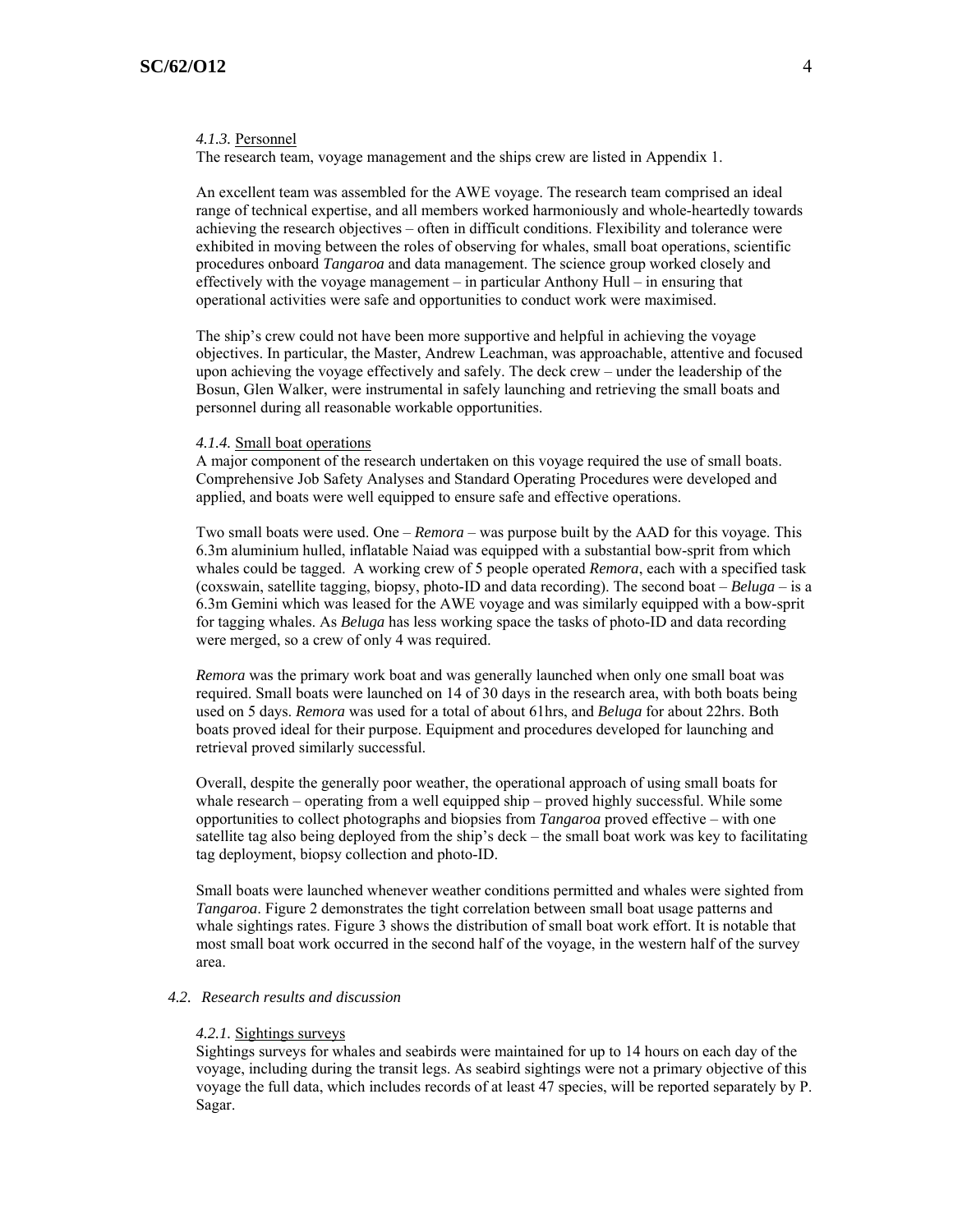Whale sightings data from the AWE voyage were not designed to be used for abundance or density estimation. As the priority was to search areas for whales, and then close on pods for small boat operations, synoptic surveys were not possible. Consequently the cetacean sighting data from this voyage provide a qualitative overview of species and numbers encountered.

Individual or group sightings (pods) of whales were sighted on 326 occasions, accounting for at least 624 individual animals. At least eight species were sighted including humpback whales (129 pods, 276 individuals), Antarctic minke whales (128 pods, 222 individuals), fin whales (29 pods, 59 individuals), sperm whales (5 pods, 5 individuals), southern bottlenose whales (1 pod, 1 individual), sei whales (6 pods, 8 individuals), killer whales (1 pod, 1 individual), hourglass dolphins (3 pods, 16 individuals) and an unidentified beaked whale (1 pods, 4 individuals). Despite numerous acoustic detections of blue whales, none were sighted.

The distribution of sightings of large baleen whales is provided in Figure 4. As can be seen in the figure, the substantial majority of minke whales were sighted in the Ross Sea region in associated with sea ice. Humpback whales – the most commonly encountered species – were sighted most commonly in the region of the Balleny Islands. As humpback whales were a priority species for this voyage, the most time was spent in this region.

Data from the sightings surveys will contribute, at least in part, towards the SORP core project 'Distribution and extent of mixing of Southern hemisphere humpback whale populations around Antarctica'.

#### *4.2.2.* Satellite tagging

The major research questions addressed by this activity were to:

- Determine meso-scale movement patterns on high latitude feeding grounds and investigate relationships with the biological and physical environment.
- Determine linkages between high latitude feeding grounds and low latitude breeding grounds.

Humpback whales were the highest priority species for tagging studies. Thirty animals were tagged between  $12<sup>th</sup>$  February and  $8<sup>th</sup>$  March, with nearly all tagging effort being in the region of the Balleny Islands where humpback whales were encountered in the greatest density and numbers.

The first 18 tags deployed were from a new batch of satellite tags purchased from Wildlife Computers specifically for the AWE voyage. All but two of these tags were deployed on the  $21<sup>st</sup>$ February, after which it was discovered that very few were providing any data through the Argos satellite system. Some rapid troubleshooting of the tags, with email correspondence with the manufacturer suggested that the problem may lie with a newly designed salt-water switch on the back end of the tag. This switch effectively tells the tags when to transmit as the whale reaches the water surface. Under advice from Wildlife Computers, ten tags were modified with a small additional 'stopper' at the back end of the tag and adjustments were made to a salinity threshold for the salt water switch. Three of these 'modified' tags were subsequently deployed on  $22<sup>nd</sup>$ ,  $27<sup>th</sup>$ and  $28<sup>th</sup>$  February without any improvement in performance. We had 11 satellite tags from a different batch, also manufactured by Wildlife Computers, but with a different back end configuration and salt water switch assembly. Nine of these tags were deployed between 22<sup>nd</sup> February and 8<sup>th</sup> March. All worked well on deployment and provided data via the Argos satellite system.

At the time of completing this report  $(25<sup>th</sup>$  May 2010) only one tag was still transmitting (84 days). The whale was still in Antarctic feeding grounds south of 60ºS. Of the 21 tags from the newly designed batch, 12 failed to provide any Argos signals at all. The remaining 9 provided various amounts of location data for an average of  $35.8 \pm 26.1$  days (mean  $\pm$  sd) (Range:  $1 - 76$ ), which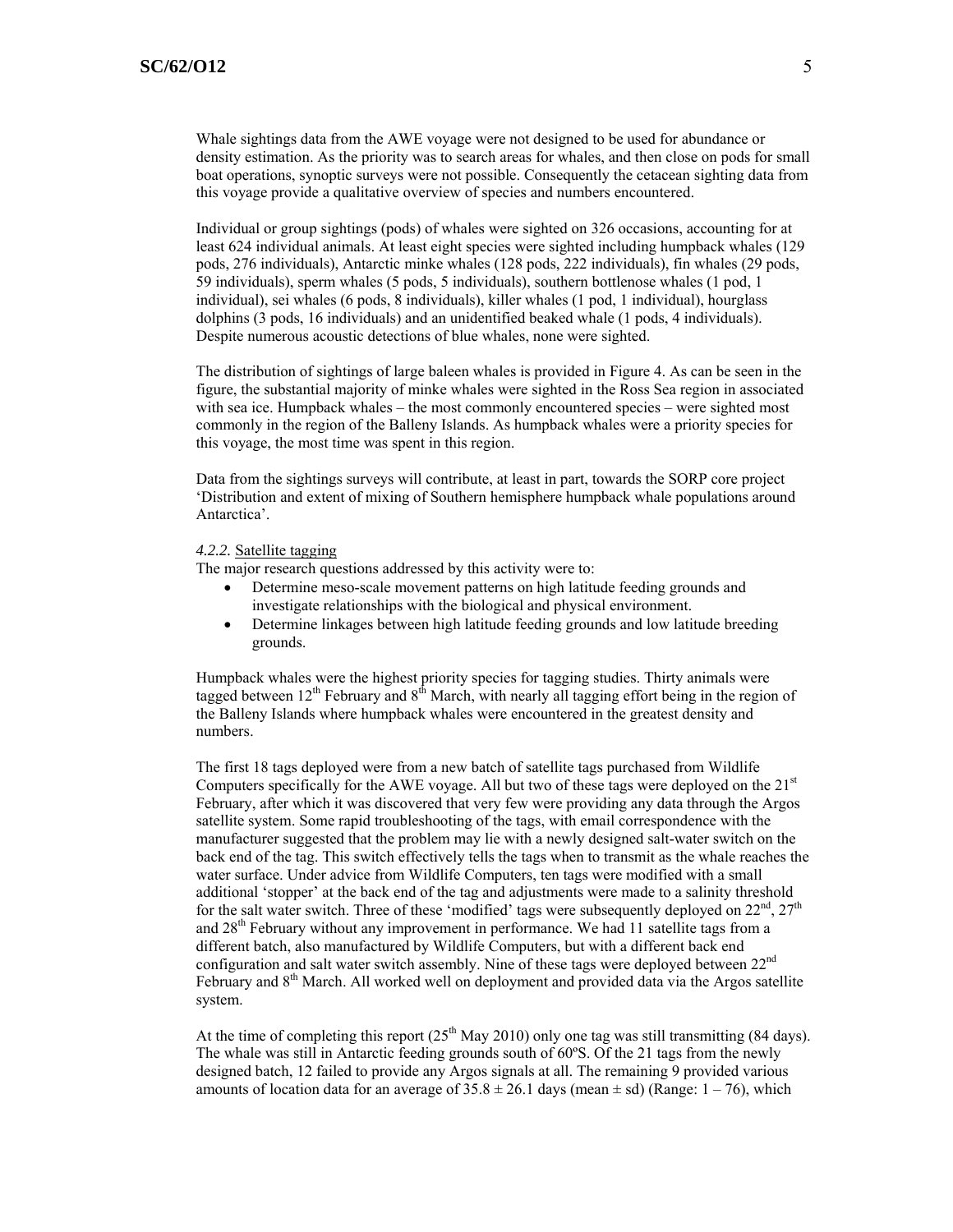was very similar performance to the 9 older versions of tags that transmitted for  $23.6 \pm 26.4$  days (Range: 1 – 84).

The catastrophic failure of a large proportion of a whole batch of satellite tags is a serious issue and investigations into the source of the fault are underway by Wildlife Computers. All unused tags from this batch have been returned to Wildlife Computers for assessment and re-design.

While the failure of a large proportion of deployed satellite tags to provide any or regular location data represents a substantial disappointment, the data from the 18 tags which did provide location data have provided valuable data on foraging behaviour of this species in this region. We have collected a total of 534 'foraging days' for humpback whales which are currently being analysed using a range of models to assess patch searching and feeding patterns for this species. This is the first time that humpback whales have been tagged in eastern Antarctica. Figure 5 shows the distribution of tag deployments and tracking data collected up until  $25<sup>th</sup>$  May 2010.

Satellite tags were not deployed on any other species due to a lack of opportunities. Tagging of Antarctic minke whales remains an important priority, but a combination of poor weather and whale distribution meant that there were very few opportunities to attempt approaches to minke whales in small boats. From the limited experience gained on this voyage, it is apparent that groups of feeding minke whales will offer the most likely tagging opportunities. Tagging of this species will likely only be achieved with a significant investment of effort.

Satellite tagging data will contribute primarily towards the SORP core project 'Distribution and extent of mixing of Southern hemisphere humpback whale populations around Antarctica'.

#### *4.2.3.* Biopsy sampling

The major research questions addressed by this activity were to:

- Determine the allocation of humpback breeding stocks to Antarctic feeding areas V and VI using mtDNA haplotypes and mixed stock analysis.
- Genetically assign humpback whale individuals from Antarctic feeding areas V and VI to low-latitude breeding grounds using genotype matching.
- Determine the population structure of humpback whales in the Antarctic feeding grounds between 150 deg East and 150 deg West.
- Compare the sex composition of humpback whales in the Antarctic feeding grounds to those migrating along the East Australian coast using a molecular genetic technique.
- Determine the sex and provenance of humpback whales that are satellite tagged.

Sixty-four biopsy samples were collected from humpback whales and one sample from a fin whale. The small boats were the primary platform for collection of biopsies and, as noted earlier, humpback whales were the main species encountered in weather conditions that allowed small boat work. On some occasions when *Tangaroa* was slowed down humpback whales approached the ship and facilitated 8 of the biopsies being taken from the ship. This was not possible for other species. The distribution of the collection of biopsy samples is provided in Figure 6. Of the 30 humpback whales that had satellite tags attached, 25 had biopsy samples collected.

The biopsy samples collected during the Antarctic Whale Expedition will be curated and stored at the Australian Antarctic Division. Sub-samples of each biopsy will be preserved under different conditions to ensure the samples are suitable for the various biochemical analyses that could be applied.

DNA and RNA will be extracted from each biopsy for genetic studies. The RNA will be used in a study of age-related gene expression which could lead to a non-lethal aging method for baleen whales. The DNA will be used to generate mitochondrial DNA sequence data and microsatellite genotypes for each individual sampled. These data will be used in population genetic analyses to determine the likely breeding population to which some or all of the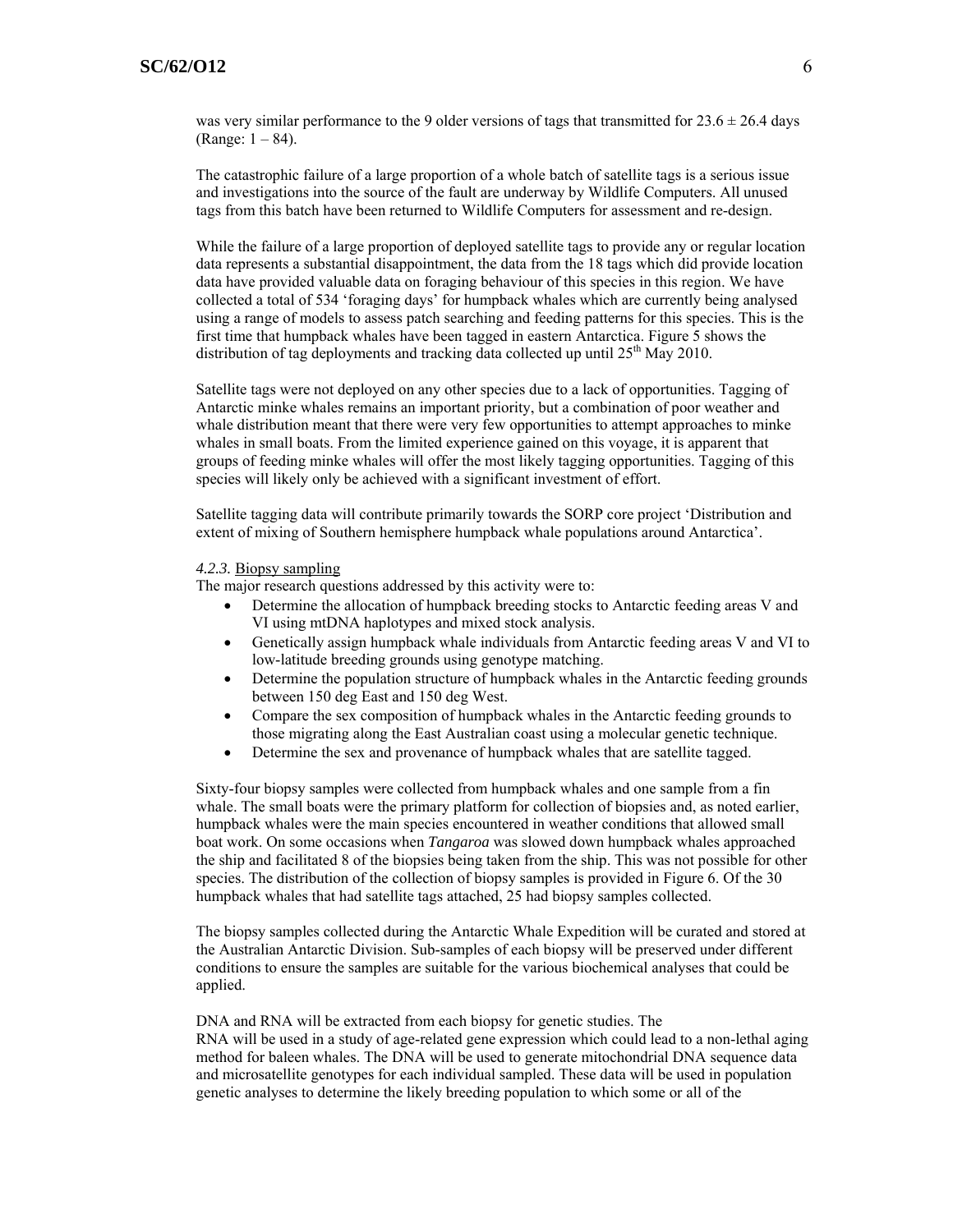individuals belong. Such analyses will require comparisons with existing genetic datasets from the humpback whale breeding populations of eastern and western Australia and the western Pacific.

Mitochondrial DNA data will be derived from the single fin whale sample and submitted to a public genetic database as reference data for the Southern Hemisphere form of the species.

Genetic data derived from the biopsy samples will contribute primarily towards the SORP core project 'Distribution and extent of mixing of Southern hemisphere humpback whale populations around Antarctica'.

#### *4.2.4.* Photo Identification

The major research question addressed by this activity was:

• What are the linkages between humpback whales in Antarctic waters and their breeding grounds and migratory paths outside Antarctic waters?

Sixty-one individual humpback whales were identified using photographs of the underside of the tail flukes. The pigmentation patterns of humpback whale tail flukes are unique and a great deal of effort over the past few decades has been invested in developing large catalogues of photographs of humpback whales on their lower latitude breeding grounds. Relatively few photographs have been collected from high latitude feeding areas, where whales from different breeding populations mix.

The humpback whale photo-IDs have been made available to all scientists with catalogues of photographs of humpback whale tail flukes in the Australasian and South Pacific region. Access to the catalogue can me achieved through the web on: <http://data.marinemammals.gov.au/photoid/>.

Matches from photographs taken on the feeding grounds to those taken on breeding grounds will provide further important evidence of the nature and extent of mixing patterns between breeding populations on the common feeding grounds around Antarctica. Figure 6 shows the distribution of collection of humpback whale photo-ID data.

Data from the photo-ID research will contribute primarily towards the SORP core project 'Distribution and extent of mixing of Southern hemisphere humpback whale populations around Antarctica'.

#### *4.2.5.* Passive acoustics

The major research questions addressed by this activity were:

- What are the sounds produced by marine mammals in this region of the Antarctic and are they distinct from sounds produced in other regions of the Southern Ocean?
- What is the relative distribution of vocalising marine mammals across the study area?

Sonobuoys were deployed opportunistically depending on vessel operations. During long transects where the *Tangaroa* was moving consistently, deployments occurred regularly and without regard to sightings of whales in order to independently acoustically survey for distributions of vocalising whales. When the *Tangaroa* was in the vicinity of whales sonobuoys were deployed opportunistically in order to attempt to record sounds from the species known to be in the immediate area (e.g. humpback, minke, fin whales). One hundred and eleven sonobuoys were deployed during the voyage. Deployment locations over the length of the voyage are illustrated in Figure 7.

Analyses at this stage are preliminary and are based on initial monitoring that occurred in realtime for most sonobuoy deployment sessions. Other recording sessions have yet to be analysed and all recordings will be reanalysed to refine the results. At this stage the species recorded include blue, humpback, minke, fin, sperm, and presumably an unidentified beaked whale.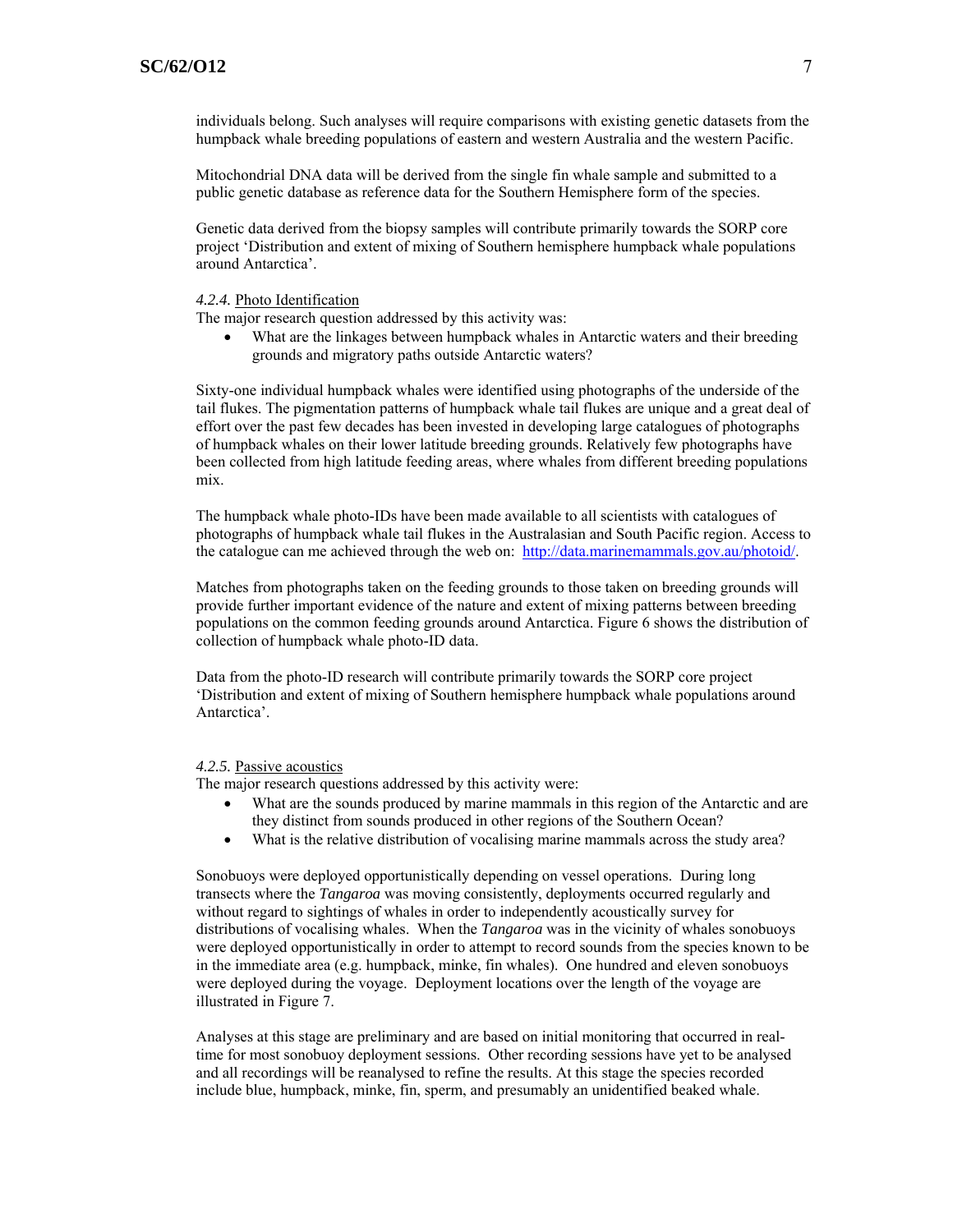*Blue whales—*Blue whales were the most commonly recorded species by far, occurring on over half (n=54) of all successful (103) sonobuoy deployments. The sounds recorded were similar to the sounds recorded from blue whales at other locations around the Antarctic. The distribution of where blue whales were detected across the study area is illustrated in figure 8 and can be compared with all sonobuoy deployment locations in figure 7.

Due to poor weather and visibility preventing small boat operations, there was an approximately 36 hour period where we were able to use acoustics to attempt to guide the ship to vocalising blue whales. The acoustic bearings calculated and sonobuoy deployment sites during this exercise are shown in figure 8. The *Tangaroa* closed to within a few miles of the acoustically calculated location of the vocalizing blue whales, but poor visibility prevented the visual sighting of these whales. It appears that we initially began getting acoustic bearings to this aggregation (assuming it was the same whales) at a distance of over 100nm and were able to use acoustics to travel to and locate the aggregation over a period of 36 hours.

*Humpback whales—*During the sonobuoy deployments that occurred independently of whale sightings, humpback whales were rarely recorded. There were, however, two regions (surrounding the Balleny Islands and approximately 120nm to their southwest) with large concentrations of sighted humpback whales where a large number of sonobuoys were deployed. Humpback whale song, with the repetition of distinct stereotypic phrases, was recorded. As far as we are aware, this is the first instance where structured song-like sounds have been recorded from humpback whales on their Southern Ocean feeding grounds. This runs counter to the notion that humpback whales sing only during their migration to and from, and while on their breeding grounds. Further analysis will be necessary to determine which humpback breeding stocks, if any, produce these recorded phrases.

*Minke whales—*Minke whales have been notoriously difficult to acoustically monitor during their summer feeding season due to a lack of understanding of their vocal repertoire. On the AWE voyage, there was one particular instance when a sonobuoy was deployed in the midst of an aggregation of minke whales. A pulsed vocalisation was recorded that is very similar to repetitive song-like sounds often recorded in long term Southern Ocean acoustic datasets. To date, the source of this 'song' has remained unknown. The bearing to this sound from the sonobuoy was in the same direction as where minke whales were sighted, supporting the likelihood that minke whales are the source of this 'song'.

Data from the passive acoustics surveys will contribute primarily towards the SORP core project 'Distribution and extent of mixing of Southern hemisphere humpback whale populations around Antarctica' and 'Distribution, seasonal occurrence, abundance and trends of Antarctic blue and fin whales in the Southern Ocean'.

#### *4.2.6.* Active acoustics

Acoustic data using hull-mounted SIMRAD split-beam EK60 echosounders were recorded continuously throughout the expedition. These sounder operated at five acoustic frequencies (18, 38, 70, 120 and 200 kHz). A total of more than 115 Gigabytes of data has been stored. Data during transit to and from Antarctica were recorded to depths of 1000 m at ping intervals of 3-4 seconds. In Antarctic waters, data were recorded down to 500 m at ping intervals of 1-2 seconds. Along with large scale patterns of prey distribution along the general survey track, search patterns for whales in specific areas, particularly along the shelf edge (February 14-16) and around the Balleny Islands, will enable more detailed assessment of meso-scale variability, as many acoustic tracks were recorded in a smaller area. In addition to these, synoptic surveys were conducted overnight on five occasions over aggregations of krill in areas where feeding behaviour of humpback whales was observed. These were located around and to the south-east of the Balleny Islands and consisted of a series of equally-spaced parallel transects, with each transect ranging from 4 to 12nm in length.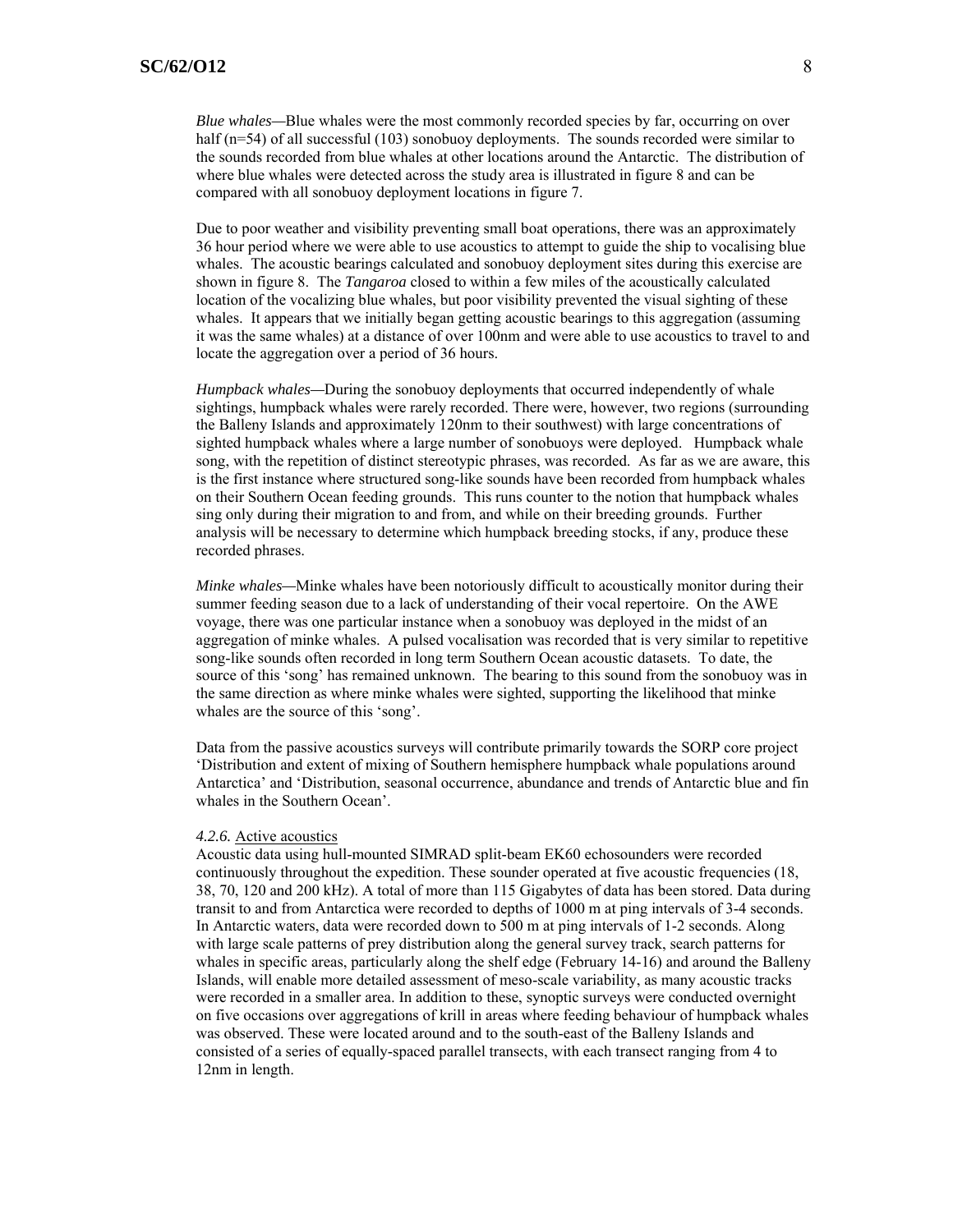Several aggregations of krill (*Euphausia superba*) have been observed along our survey track. Patches of discrete and dense schools were typically found around whale aggregations. The largest of these schools were near the surface (down to 60-70 m depth) and were approximately 1 km across. Throughout the survey a 1 m diameter hoop drop-net (mesh size  $= 2$  mm) was deployed on 16 occasions to collect organisms from the water column. Specimens of krill (ranging from 5 to 50 mm in length) were collected on several of these deployments, along with a variety of other invertebrate species (including salps, copepods, amphipods, prawns, and a cranchiid squid paralarva).

Mesopelagic fish (most likely myctophids of the *Electrona* genus) were observed along our survey track, particularly on the eastern side (notwithstanding the transit to and from Antarctic waters). Strong backscatter signals were also observed all around the Balleny Islands, particularly along their shelf edge. Based on the shape and distribution of these marks, preliminary analyses of acoustic frequency response, and the lack of krill caught in these aggregations, it is believed that they consist of Antarctic silverfish (*Pleurogramma Antarctica*).

Profiles of water temperature and salinity down to depths of 200-300 m were collected on 10 occasions using a Seabird SM37 CTD. These will be used notably to estimate sound speed and acoustic absorption in Antarctic waters. Calibration of all five echosounders was performed in Palliser Bay (NZ) on January  $28<sup>th</sup>$  prior to departure.

#### *4.2.7.* Phytoplankton and prey sampling

Phytoplankton samples for stable isotope (C and N) analyses have been collected since departure from Wellington harbour. These samples were obtained by filtering 1 to 2 litres of waters from *Tangaroa's* underway system. During the steam to and from Antarctica, samples were collected four times daily, roughly at 06:00, 12:00, 18:00, and 00:00. During the survey in Antarctic waters, samples were collected 3 times daily, roughly at 06:00, 12:00, and 18:00, irrespective of position. This means that several sites may have been sampled more than once (replication) when the vessel operated in the same area for extended times. These samples will be useful to estimate local variability in stable isotope signatures.

At each combination of sample site and time, three replicates were collected: two of these will be used for stable isotope analyses, while the third sample will be used for chlorophyll a analysis in the Ocean colour dataset. All phytoplankton samples have been preserved in a freezer at -20 ºC. A total of 135 sites have been sampled (405 individual samples have been collected). In addition to the phytoplankton samples, whale prey items (krill and other invertebrates) have been collected for stable isotopes from 11 of the 16 drop-net samples obtained throughout the survey. These were also preserved in a freezer at -20 ºC.

A total of 65 whale skin biopsies have been collected for analyses. The  $\delta^{13}C$  and  $\delta^{15}N$  signatures found in the whale skin will be compared to those obtained from phytoplankton and prey items to determine the whale diet and feeding locations.

## **5. ACKNOWLEDGEMENTS**

Very many people contributed to the success of this voyage – far too many to list and risk offence through omission. For operational and shipping support, thanks to all those at the AAD and NIWA who worked so hard to develop the contract and facilitate an efficient and effective voyage. For science support, thanks to all the scientists and support staff on the voyage who contributed to every facet of the scientific achievements of the voyage. Particular thanks are due to the voyage management team for their tireless work prior to, during and after the voyage and to all the excellent and professional crew of the *Tangaroa*.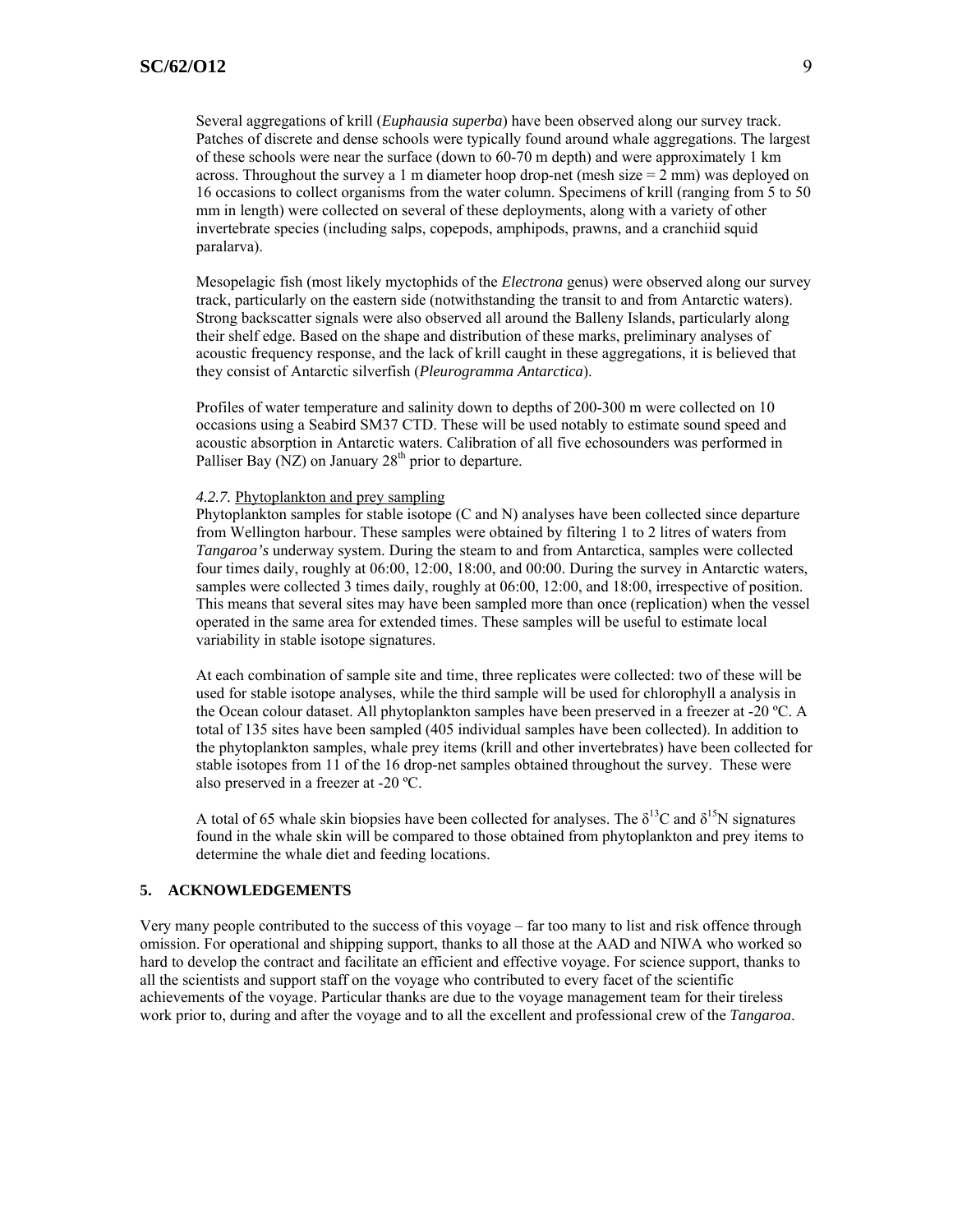# **SC/62/O12** 10



Fig 1. AWE voyage track, with sea ice extent as of  $25<sup>th</sup>$  February 2010.

Fig 2: Relationship between small boat usage patterns and whale sighting rates



**Boating effort and sightings per day**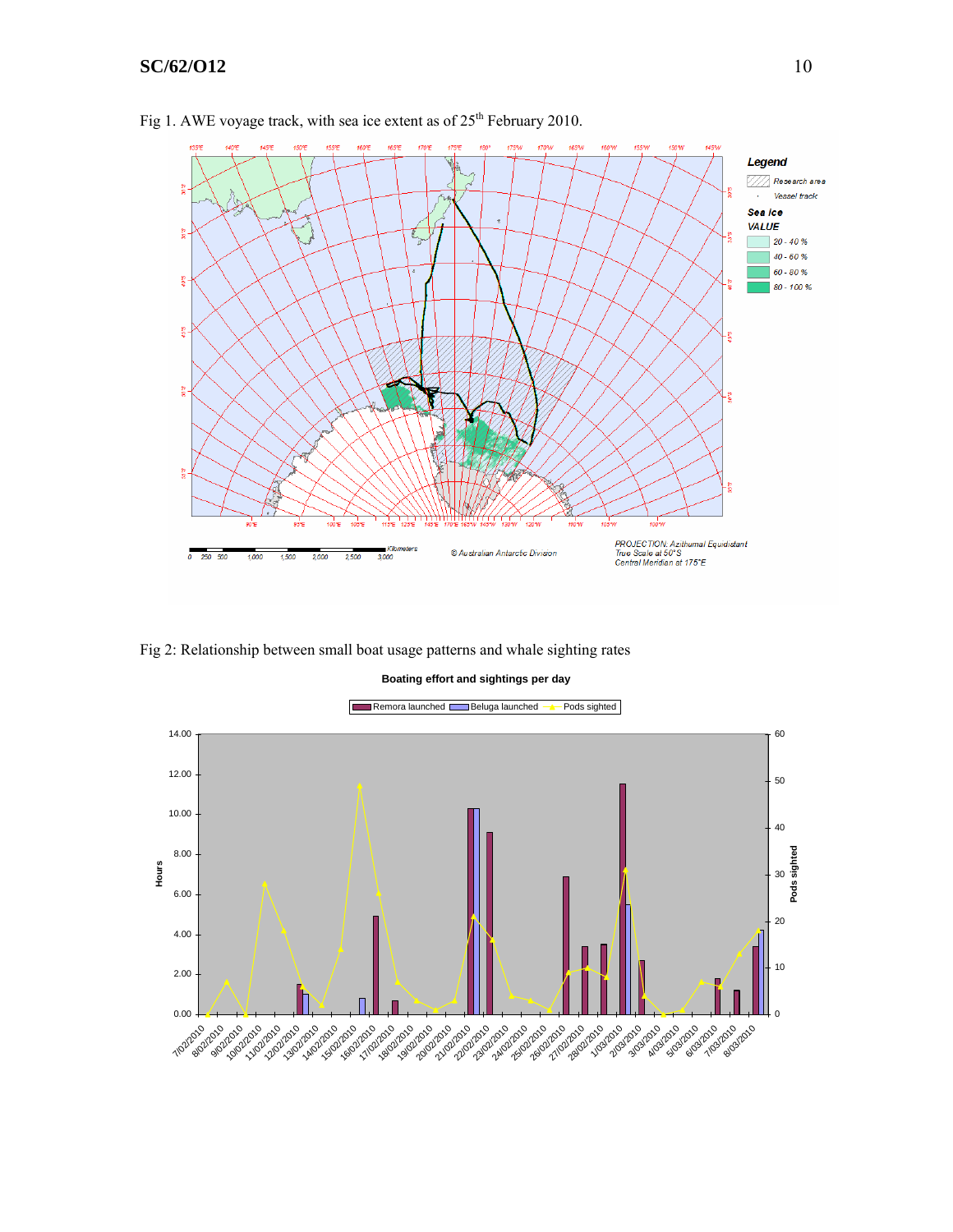# **SC/62/O12** 11



## Fig 3. Distribution of small boat effort during the AWE voyage.

Fig 4. Distribution of large baleen whales sightings during the AWE voyage.

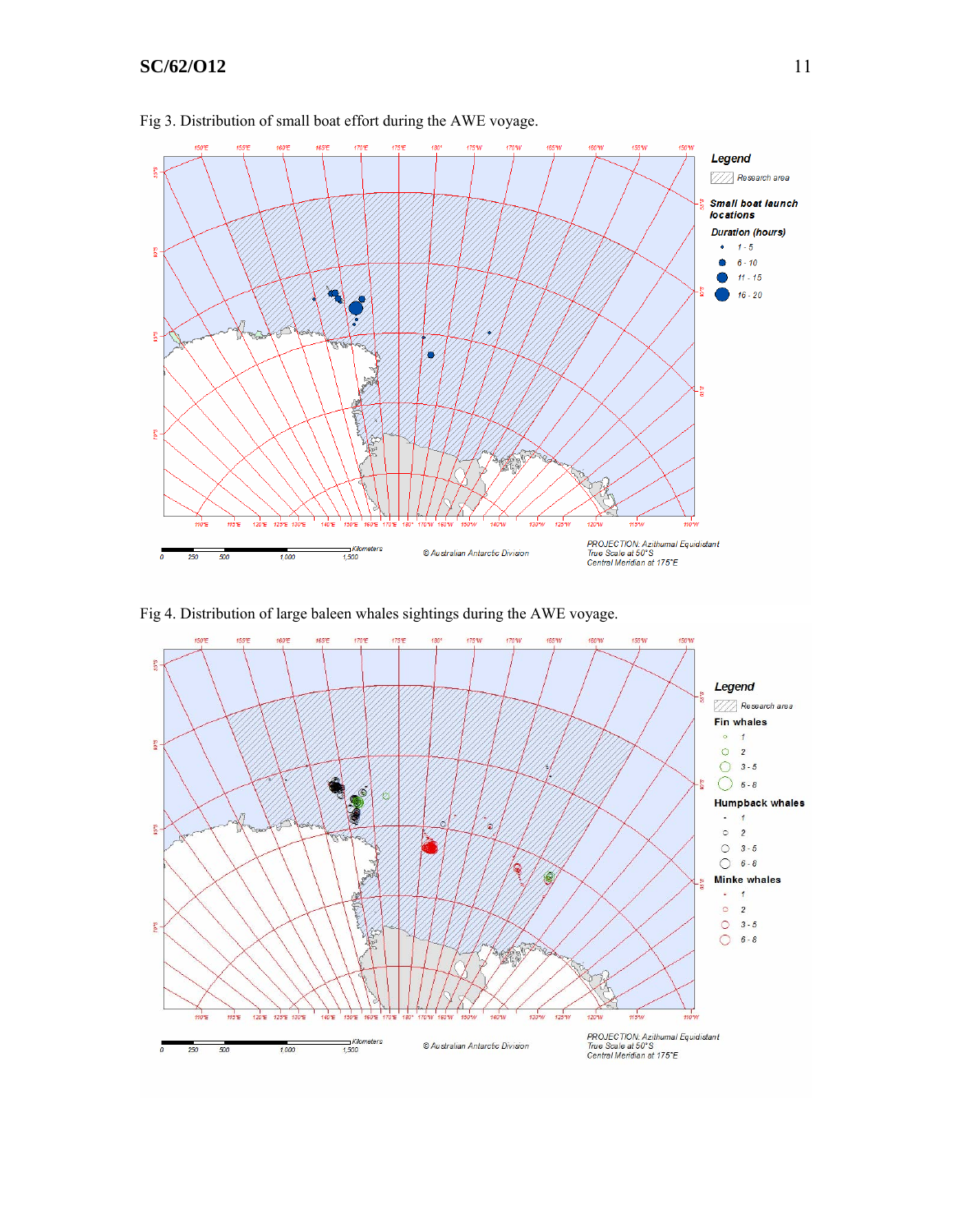# **SC/62/O12** 12



Fig 5. Distribution of tag deployments and animal movement data as of 25<sup>th</sup> May 2010

Fig 6. Distribution of collection of biopsy and photo-ID.

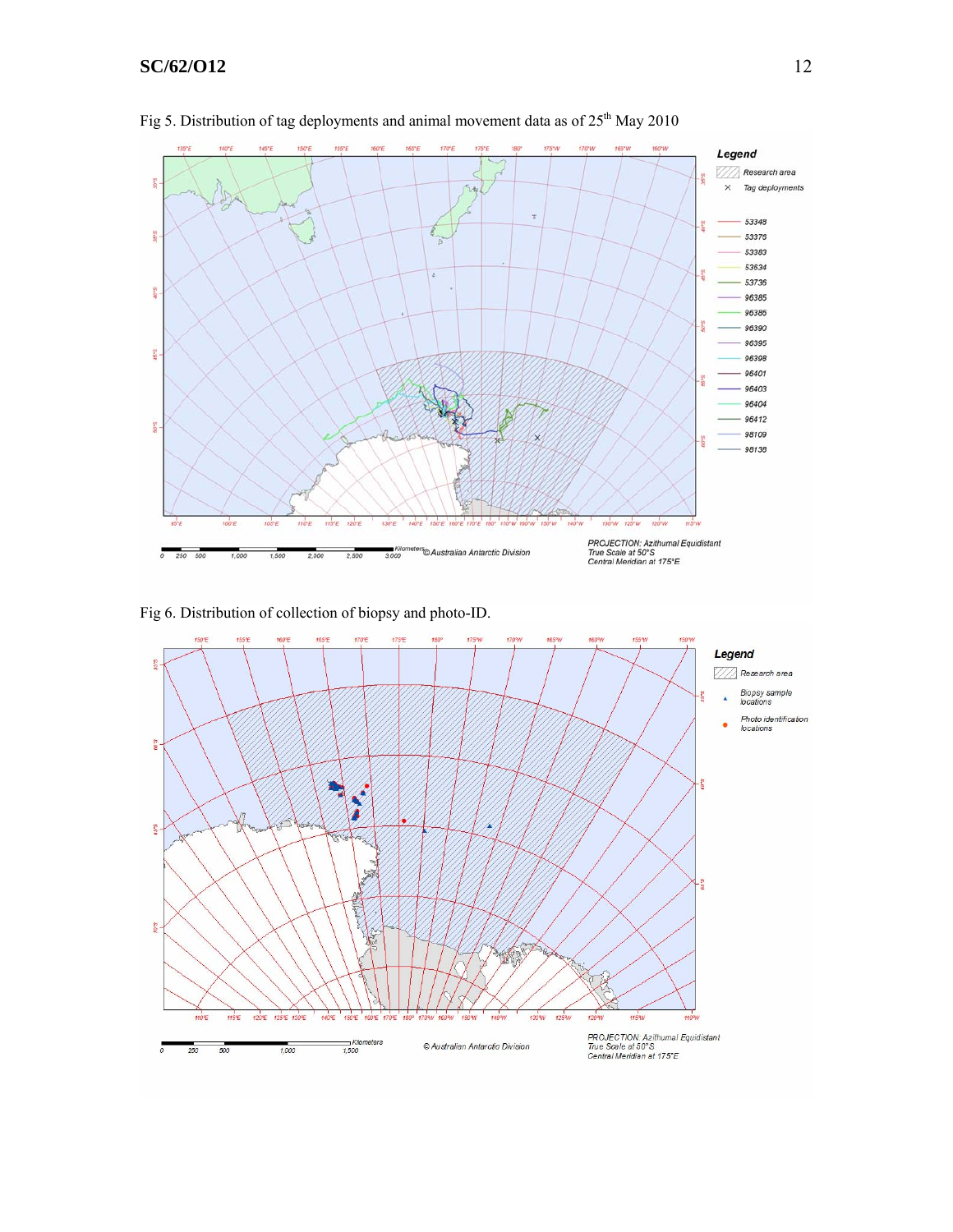

Fig 7. Distribution of deployment of Sonobuoys.

Fig 8. Distribution of blue whale acoustic detections across the study area. The expanded box illustrates the 36 hour acoustic tracking of blue whales with bearings illustrated from each of the sonobuoy deployments. The two small white circles at the southern end show the *Tangaroa's* final location before turning north (left), with the final calculated position of the whales (right) approximately 3-4 nautical miles away.